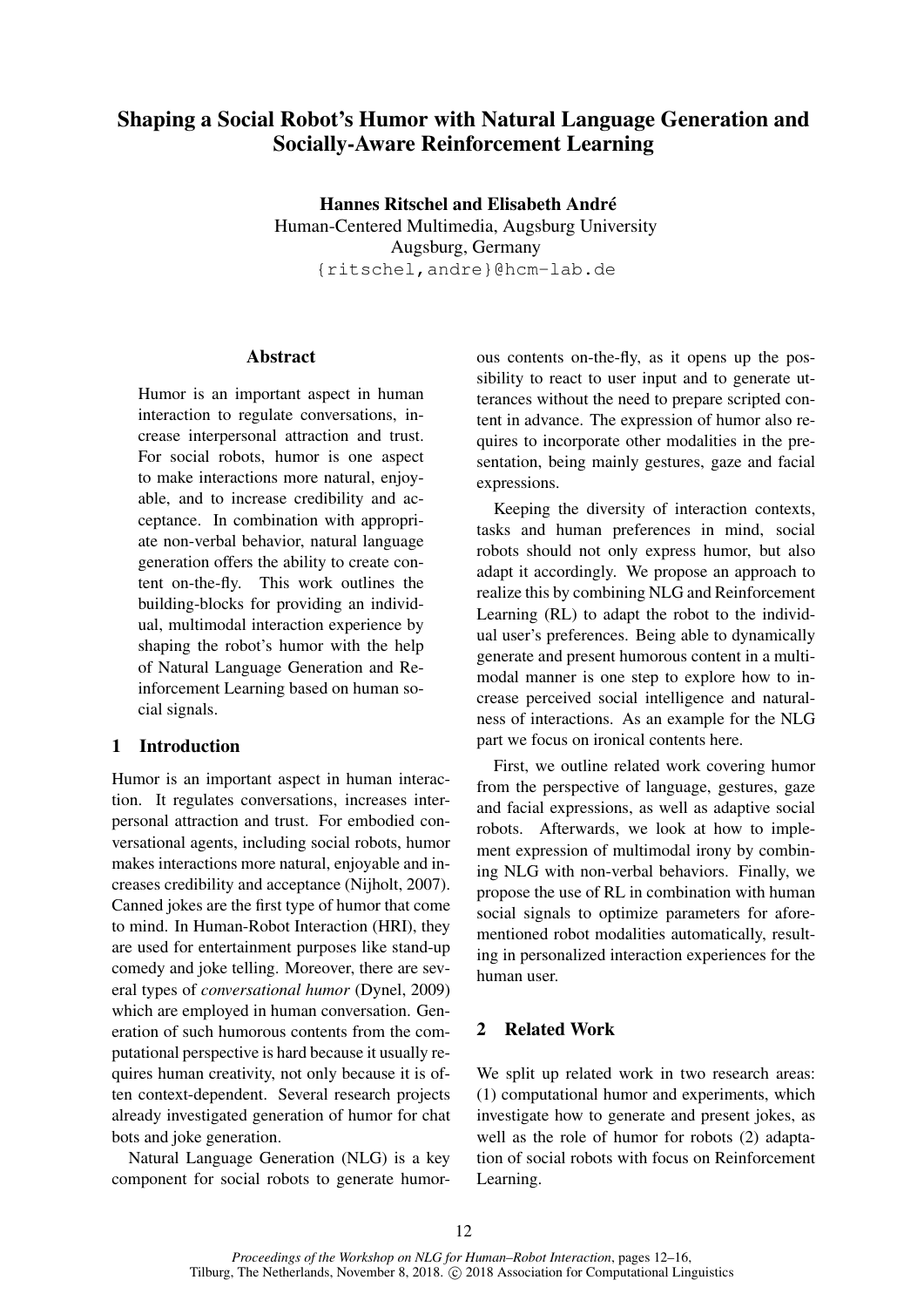## 2.1 Humor

Several experiments for generation of humor in text form include e.g. the "Light Bulb Joke Generator" (Attardo and Raskin, 1994), "JAPE" and "STANDUP" for punning riddles (Binsted and Ritchie, 1997; Black et al., 2007) and "HA-HACRONYM" for humorous acronyms (Stock and Strapparava, 2002), only to name a few. When looking at entertainment, Sjöbergh and Araki (2008) found that jokes presented by robots are rated significantly funnier than their text-only equivalents. Further scenarios include Japanese Manzai (Hayashi et al., 2008), stand-up comedy (Nijholt, 2018; Knight, 2011; Katevas et al., 2015) and joke telling (Weber et al., 2018), where the robot presents scripted contents to the audience. Apart from canned jokes, there are many types of *conversational humor* (Dynel, 2009). For embodied conversational agents, humor is one aspect which contributes to the naturalness of an interaction: it can help to solve communication problems and to increase acceptance of natural language interfaces when used sparingly and carefully (Binsted et al., 1995). Appropriateness plays an important role, as humor will yield misunderstanding in the wrong situation (Nijholt, 2007).

In the context of robots, research by Mirnig et al. (2016) comes to the conclusion that positively attributed forms of humor (self-irony) are rated significantly higher than negative ones (Schadenfreude) when it comes to robot likability. Their results also indicate a general positive effect of humor and an interaction effect between user personality and preferred type of humor. Results from recent studies by Mirnig et al. (2017) indicate that adding unimodal verbal or non-verbal, humorous elements to non-humorous robot behavior does not automatically result in increased perceived funniness. They point out that humor is multilayered and results from several modalities.

### 2.2 Social Adaptation

Social robots, which adapt their behaviors to human users, are used in a variety of settings. Aly and Tapus (2016) employ NLG with a NAO robot for user-robot personality matching. Both gestures and speech are adapted to the human's personality profile while the user can get information about several restaurants from the robot. Another approach is used by Tapus et al. (2008): the authors use RL to optimize the robot's personality in the context of post-stroke rehabilitation therapy. They use scripted utterances in the context of exercises.

RL is used often as machine learning framework for adaptation of social robots' behaviors. For example, it is used to learn social behavior (Barraquand and Crowley, 2008), for student tutoring (Gordon et al., 2016), to maintain long-term user engagement when playing games (Leite et al., 2011) and intervention for children with autism spectrum disorder (Liu et al., 2008).

Different data is used to provide the RL feedback signal (reward), including task-related information like user performance (e.g. in exercises/games) and human social signals. Tactile (Barraquand and Crowley, 2008) or prosodic (Kim and Scassellati, 2007) feedback, interaction distance, gaze meeting, motion speed, timing (Mitsunaga et al., 2008), gesture and posture (Najar et al., 2016; Ritschel et al., 2017), or gaze direction (Fournier et al., 2017) are used in different scenarios. Another option is to use physiological data from ECG (Liu et al., 2008) or EEG (Tsiakas et al., 2018). In the context of humor, smile and gaze (Leite et al., 2011; Gordon et al., 2016; Hemminghaus and Kopp, 2017), as well as laughter (Hayashi et al., 2008; Knight, 2011; Katevas et al., 2015; Weber et al., 2018) are used, as these are contemporary human reactions serving as an indication whether a joke is good or bad from the perspective of the human listener.

## 3 Adaptive Robot Humor with NLG

To shape the humor of a social robot, both humorous content as well as an adaptation approach to the human's preferences is presented. Since language plays an important role for communicating information, we take a look at NLG for generating ironical statements, combined with multimodal markers including facial expression, gaze or gestures. In combination, these can result in humorous contents and elicit human social signals, which can serve as indication whether the robot's behavior is pleasing or not.

### 3.1 Generating Ironical Statements

Computational creation of creative, humorous content is very hard. However, there are many findings concerning types and multimodal markers of humor (Burgers and van Mulken, 2017), especially for irony (Attardo et al., 2003), which can result in humor, too. We focus on ironical con-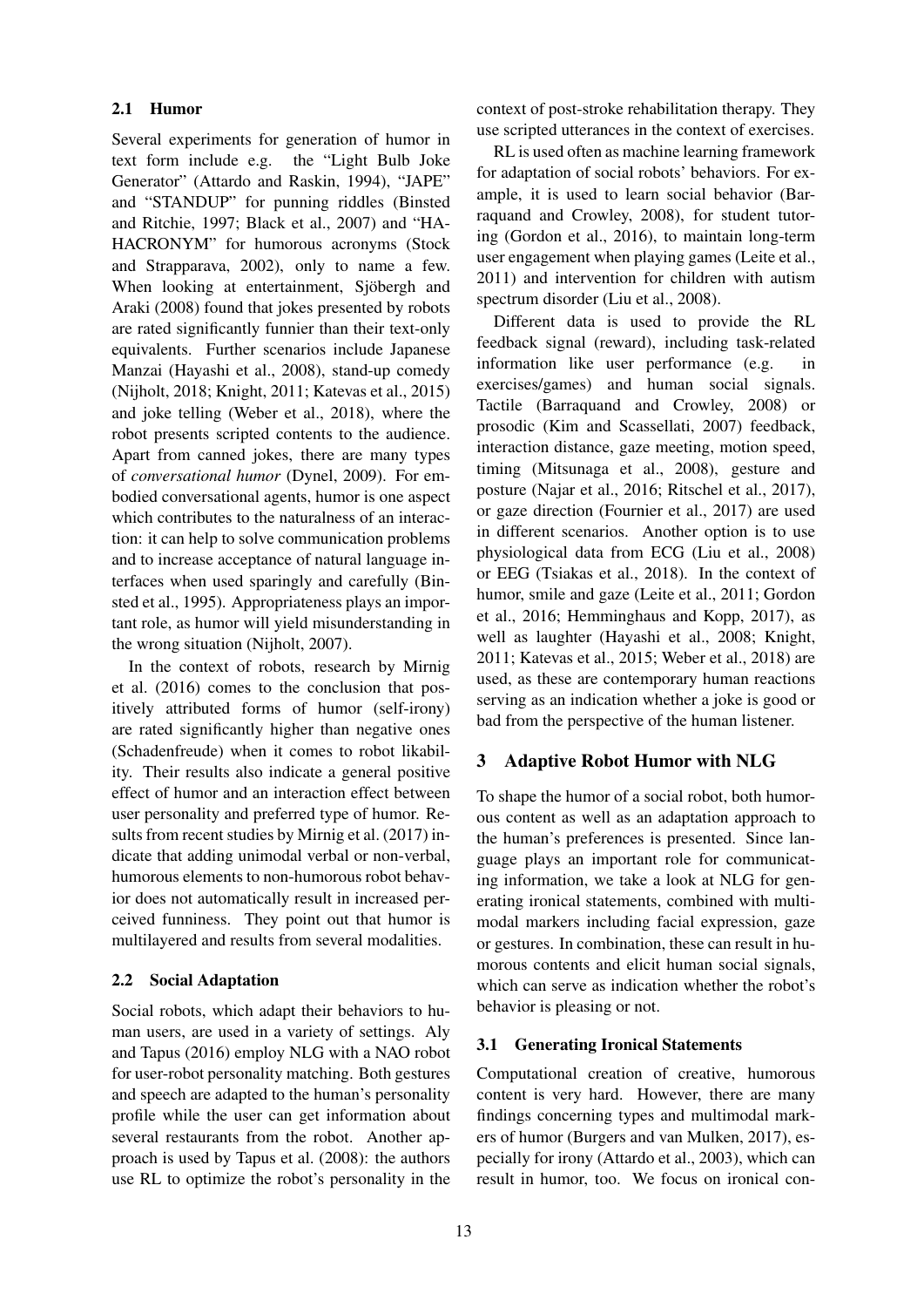

Figure 1: Generating ironical statements in multiple stages



Figure 2: Overview of the adaptation process

tents here because the generation task can be realized as illustrated in Figure 1. First, Natural Language Processing (NLP) is used to check whether the input utterance can be transformed in an ironical statement. Then, NLG allows to convert the original utterance by inverting and applying linguistic markers. Apart from the semantic content of an ironical utterance, the way in which it is presented plays a crucial role. While written text may use direct, typographic or morpho-syntactic markers to help the reader to identify ironical content, linguistic, paralinguistic and visual markers are of special interest. Finally, these should be expressed by a robot with non-verbal behavior. Otherwise, irony might not be perceived by the listener. Facial expressions that indicate irony include raised or lowered eyebrows, wide open eyes, squinting or rolling, winking, nodding, smiling or a "blank face". Moreover, there are different acoustic parameter modulations. However, these are not consistent and differ from language to language.

The mentioned findings form a good starting point to implement expressive multimodal humorous contents for social robots by emphasizing spoken words generated by NLG with matching gaze, facial expressions and gestures in real-time.

## 3.2 Adaptation Process

Adaptation of humorous contents is often based on human social signals, primarily by sensing vocal laughter and smile to estimate the spectator's amusement. This applies to the aforementioned Japanese Manzai, standup comedy and joke telling scenarios. These experiments adapt the presented contents and their delivery in terms of animation, sound or voice parameters, but without generating content on-the-fly with the help of NLG.

Figure 2 outlines our suggested adaptation mechanism for learning about which humor the user prefers. It is based on the general idea of including human social signals in the learning process of the robot (Ritschel, 2018). The user's social signals are captured via camera and microphone. Signal processing allows to extract user smile and vocal laughter, similar to the operationalization in Weber et al. (2018). This information can be used to shape the reward of the machine learning process. RL is used to manipulate the generation of the humorous content by altering parameters for NLG and animation, e.g. resulting in the use of ironical comments in one situation or not. Actually, there are many options what actually can be learned, including humor types or parameters of animation generation, e.g. to optimize non-verbal aspects of joke presentation, which might have different effects when expressed by a robot than by a human. By incorporating the user's feedback in terms of smile and laughter, the agent is able to learn how to make the user laugh by means of language, facial expression, gaze or gestures. Combining NLG with the generation of additional multimodal behaviors allows social robots to add humorous elements in conversations. It provides the opportunity to personalize and adapt the interaction experience to the individual preferences of the human user.

## 4 Conclusion

We have outlined the important role and opportunities of NLG to increase the credibility and acceptance of the robot and the naturalness of interactions. Generating contents on-the-fly allows to add humorous elements on demand. We have described an adaptation process to realize individualized interaction experiences for the human user. By incorporating human social signals in the RL process the robot can optimize the presentation of humorous contents depending on interaction context, task and human preferences.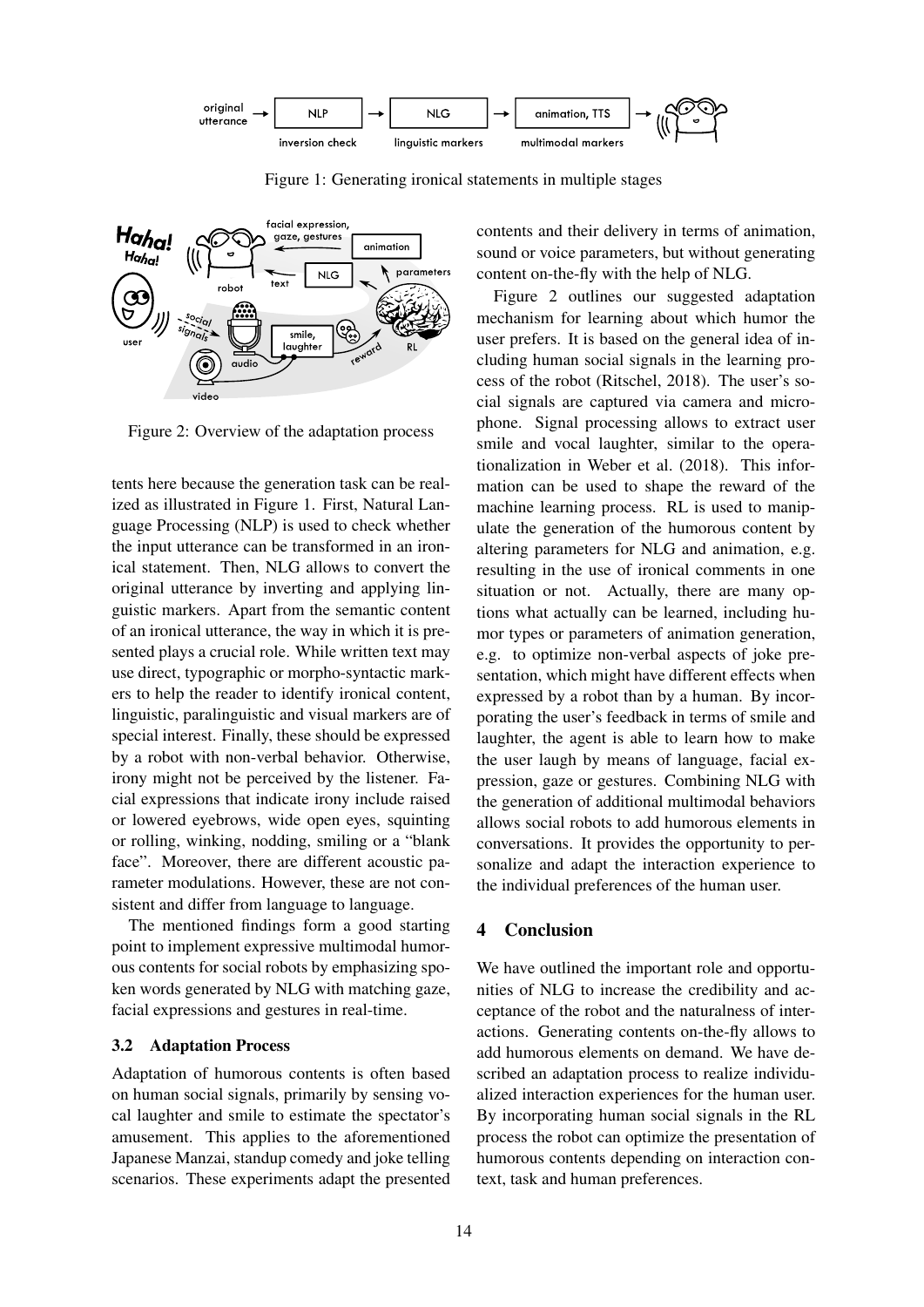#### Acknowledgments

This research was funded by the Bavarian State Ministry for Education, Science and the Arts (STMWFK) as part of the ForGenderCare research association, as well as by the Deutsche Forschungsgemeinschaft (DFG) within the project "How to Win Arguments - Empowering Virtual Agents to Improve their Persuasiveness", Grant Number 376696351, as part of the Priority Program "Robust Argumentation Machines (RATIO)" (SPP-1999).

## References

- 2016. *25th IEEE International Symposium on Robot and Human Interactive Communication, RO-MAN 2016, New York, NY, USA, August 26-31, 2016*. IEEE.
- Amir Aly and Adriana Tapus. 2016. Towards an intelligent system for generating an adapted verbal and nonverbal combined behavior in human-robot interaction. *Auton. Robots*, 40(2):193–209.
- Salvatore Attardo, Jodi Eisterhold, Jennifer Hay, and Isabella Poggi. 2003. Multimodal markers of irony and sarcasm. *Humor*, 16(2):243–260.
- Salvatore Attardo and Jonathan D Raskin. 1994. Nonliteralness and non-bona-fide in language: An approach to formal and computational treatments of humor. *Pragmatics & Cognition*, 2(1):31–69.
- Rémi Barraquand and James L. Crowley. 2008. Learning polite behavior with situation models. In *Proceedings of the 3rd ACM/IEEE international conference on Human robot interaction, HRI 2008, Amsterdam, The Netherlands, March 12-15, 2008*, pages 209–216. ACM.
- Kim Binsted and Graeme Ritchie. 1997. Computational rules for generating punning riddles. *HUMOR-International Journal of Humor Research*, 10(1):25–76.
- Kim Binsted et al. 1995. Using humour to make natural language interfaces more friendly. In *Proceedings of the AI, ALife and Entertainment Workshop, Intern. Joint Conf. on Artificial Intelligence*.
- Rolf Black, Annalu Waller, Graeme Ritchie, Helen Pain, and Ruli Manurung. 2007. Evaluation of jokecreation software with children with complex communication needs. In *Communication Matters*. Citeseer.
- Christian Burgers and Margot van Mulken. 2017. Humor markers. *The Routledge handbook of language and humor*, pages 385–399.
- Marta Dynel. 2009. Beyond a joke: Types of conversational humour. *Language and Linguistics Compass*, 3(5):1284–1299.
- Pierre Fournier, Olivier Sigaud, and Mohamed Chetouani. 2017. Combining artificial curiosity and tutor guidance for environment exploration. In *Workshop on Behavior Adaptation, Interaction and Learning for Assistive Robotics at IEEE RO-MAN 2017*.
- Goren Gordon, Samuel Spaulding, Jacqueline Kory Westlund, Jin Joo Lee, Luke Plummer, Marayna Martinez, Madhurima Das, and Cynthia Breazeal. 2016. Affective personalization of a social robot tutor for children's second language skills. In *Proceedings of the Thirtieth AAAI Conference on Artificial Intelligence, February 12-17, 2016, Phoenix, Arizona, USA.*, pages 3951–3957. AAAI Press.
- Kotaro Hayashi, Takayuki Kanda, Takahiro Miyashita, Hiroshi Ishiguro, and Norihiro Hagita. 2008. Robot *Manzai*: Robot conversation as a passive-social medium. *I. J. Humanoid Robotics*, 5(1):67–86.
- Jacqueline Hemminghaus and Stefan Kopp. 2017. Towards adaptive social behavior generation for assistive robots using reinforcement learning. In *Proceedings of the 2017 ACM/IEEE International Conference on Human-Robot Interaction, HRI 2017, Vienna, Austria, March 6-9, 2017*, pages 332–340. ACM.
- Kleomenis Katevas, Patrick GT Healey, and Matthew Tobias Harris. 2015. Robot comedy lab: experimenting with the social dynamics of live performance. *Frontiers in psychology*, 6.
- E. S. Kim and B. Scassellati. 2007. Learning to refine behavior using prosodic feedback. In *2007 IEEE 6th International Conference on Development and Learning*, pages 205–210.
- Heather Knight. 2011. Eight lessons learned about non-verbal interactions through robot theater. In *Social Robotics - Third International Conference, ICSR 2011, Amsterdam, The Netherlands, November 24-25, 2011. Proceedings*, volume 7072 of *Lecture Notes in Computer Science*, pages 42–51. Springer.
- Iolanda Leite, André Pereira, Ginevra Castellano, Samuel Mascarenhas, Carlos Martinho, and Ana Paiva. 2011. Modelling empathy in social robotic companions. In *Advances in User Modeling - UMAP 2011 Workshops, Girona, Spain, July 11- 15, 2011, Revised Selected Papers*, volume 7138 of *Lecture Notes in Computer Science*, pages 135–147. Springer.
- Changchun Liu, Karla Conn, Nilanjan Sarkar, and Wendy Stone. 2008. Online affect detection and robot behavior adaptation for intervention of children with autism. *IEEE Trans. Robotics*, 24(4):883– 896.